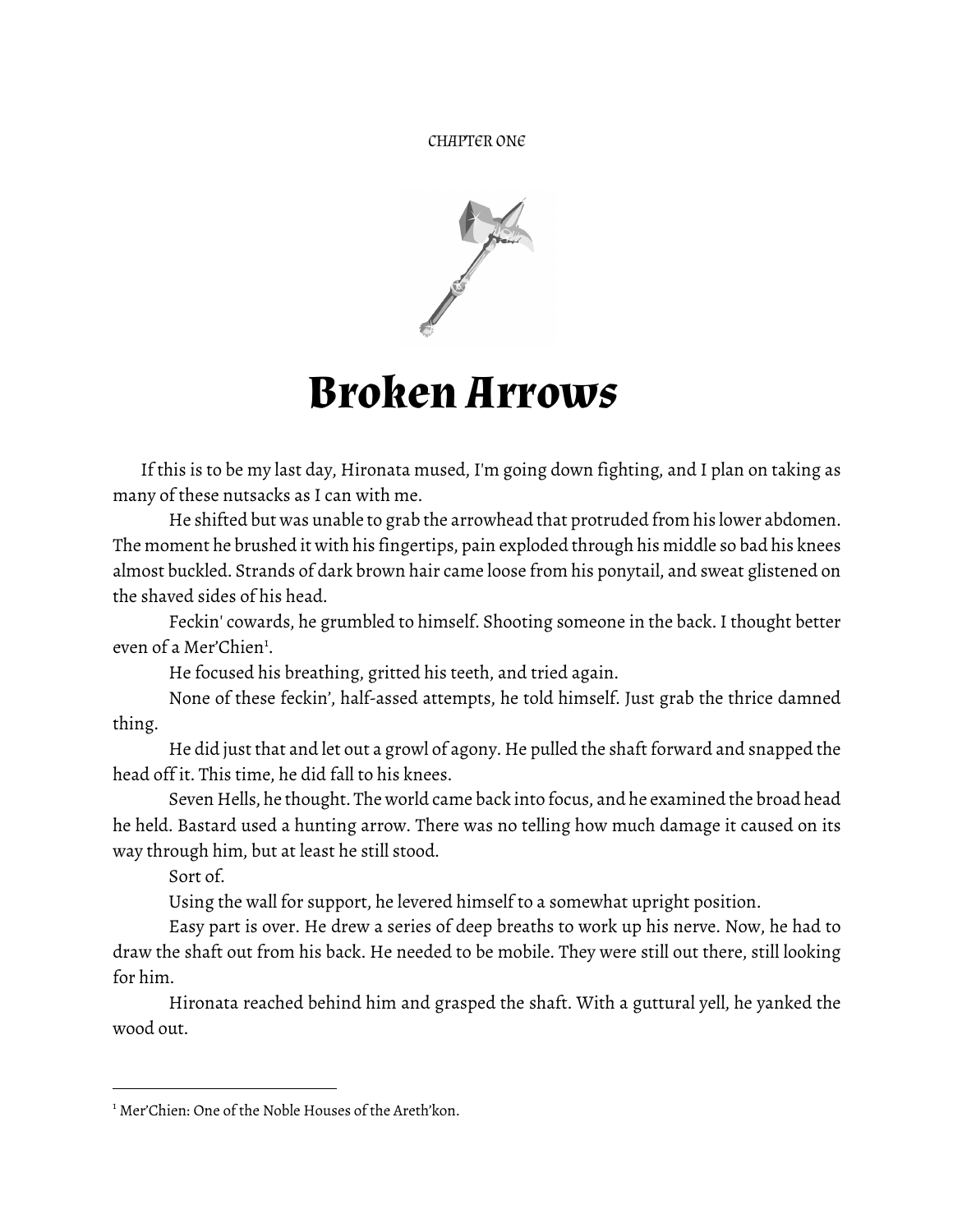The cool stone of the wall soothed his head and he concentrated on the wounds. He willed his sin'del, his life force, into them. In slow increments, the bleeding stopped, and the flesh knitted together. By the time he finished, he panted through the droplets of sweat falling from his nose and chin. He knew he was not completely healed, but what he did stretched the limits of his abilities. It would have to do until he found Angus or Arielle. He just hoped he didn't rip open all his hard work before getting to them.

He looked down at the broken arrow in his hand. This was going too far, even for the Elc'atar Guard<sup>2</sup>. Like he was supposed to stand by fiddling in his pockets while Enid and Darien were assaulted by Blademasters? And after Nessah was sent to the infirmary last night, and Denuelle this morning?

At least he bought Enid and Darien enough time to get away.

Hironata glanced about, trying to find where he dropped his war hammer. He shuffled over to where it lay and winced when he bent to retrieve it. Damned shoddy work, Meathead, he told himself. Pay more attention to the healing lessons next time.

If he lived to see another lesson, that is.

The assaults made no sense to him.

Things were supposed to have changed. He and his Pride were all pledged Blades<sup>3</sup> now. They were no longer graduates. They proved themselves time and again. Seven Hells, they were feckin' legends around here. They declared their intentions of trying for Yearling<sup>4</sup> two nights ago. He knew the Elc'atar Guard, the Blademasters of the Areth'kon, had no love for him and his Pride<sup>5</sup>. There were far too many incidents of he and his friends breaking and bending the rules for them to just accept them outright. But this was ball banging brutal.

He hefted his hammer over his shoulder and staggered out of the alley between the greenhouses. A quick glance in both directions showed no potential opponents in his path. There might be archers on the rooftops, but there was nothing he was able to do about that. A few graduates lingered on the obstacle courses and parade field, perfecting the skills in which their instructors found them lacking. Best to stay clear of those areas. There was bound to be an Elc'atar nearby, and he didn't want any younglings to get caught up in this. No squad chose to continue drilling in the darkness unless a Blademaster pushed them.

The infirmary sat over a hundred yards to his right. The lower reaches of the complex housed the orchards and greenhouses. Between here and the heart of the compound, the infirmary was the only cover. He needed to traverse the open ground to that point and cross the parade field. The Kal'Parev<sup>6</sup> barracks were two hundred yards beyond that, once again in the open.

<sup>&</sup>lt;sup>2</sup> The Elc'atar Guard are the Blademasters of the Areth'kon, the martial school.

<sup>&</sup>lt;sup>3</sup> Blades: The soldiers of the Areth'kon.<br><sup>4</sup> Yearling: Apprentices to the Elc'atar Guard.

 $^5$  Pride: A groups of Blades who are sworn to protect one another's lives.<br> $^6$  Kal'Parev: One of the Noble Houses of the Areth'kon.